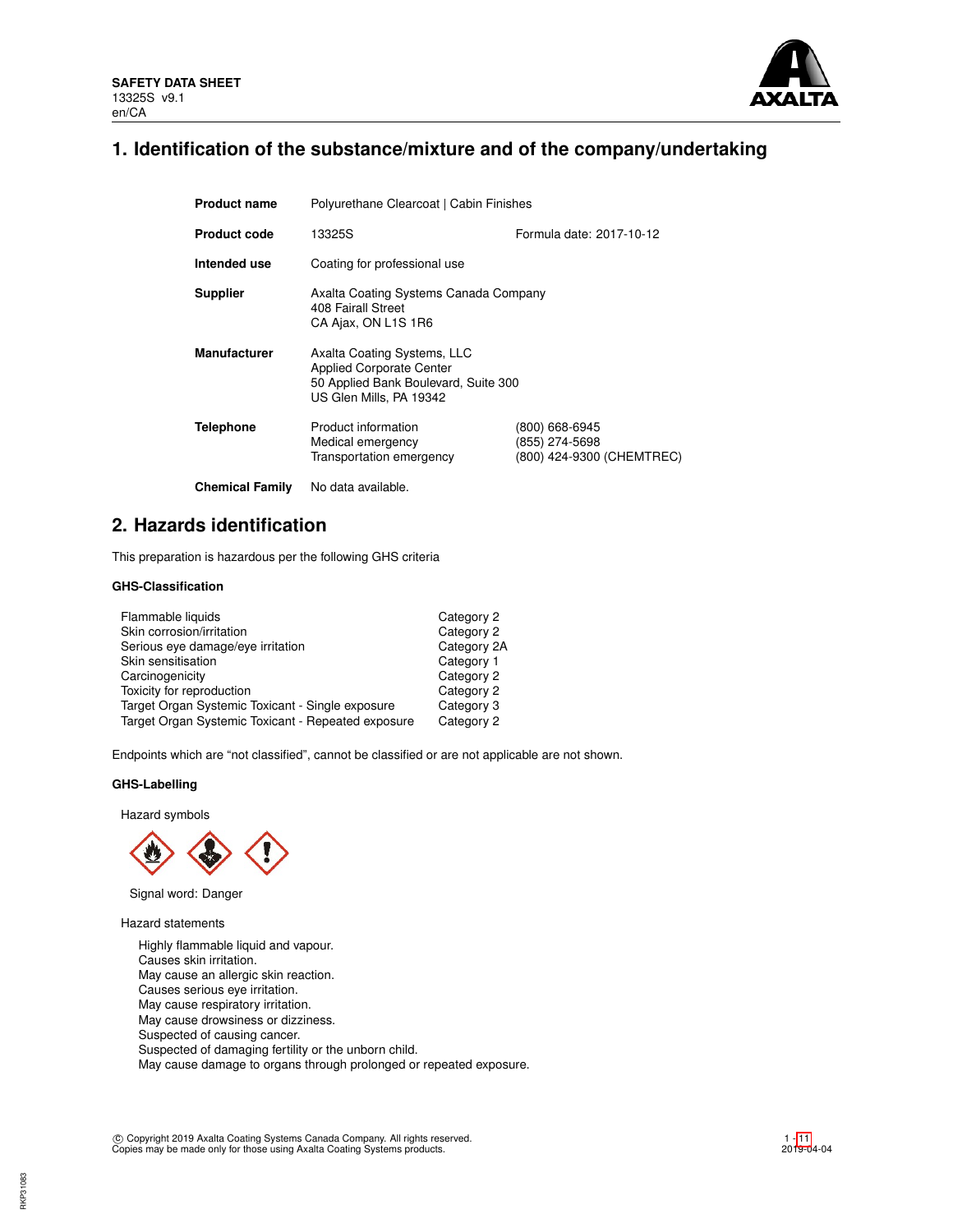

Precautionary statements

Obtain special instructions before use. Use explosion-proof electrical/ventilating/lighting equipment. Use only non-sparking tools. Do not breathe dust/ fume/ gas/ mist/ vapours/ spray. Use only outdoors or in a well-ventilated area. Contaminated work clothing should not be allowed out of the workplace. Wear protective gloves/protective clothing/eye protection/face protection. IF ON SKIN: Wash with plenty of soap and water. IF INHALED: Remove person to fresh air and keep comfortable for breathing. IF IN EYES: Rinse cautiously with water for several minutes. Remove contact lenses, if present and easy to do. Continue rinsing. Specific treatment (see supplemental first aid instructions on this label). If skin irritation or rash occurs: Get medical advice/ attention. If eye irritation persists: Get medical advice/ attention. Store in a well-ventilated place. Keep container tightly closed. Store locked up. Dispose of contents/container in accordance with local regulations. Keep away from heat, hot surfaces, sparks, open flames and other ignition sources. No smoking. Ground and bond container and receiving equipment. Take action to prevent static discharges. IF ON SKIN (or hair): Take off immediately all contaminated clothing. Rinse skin with water or shower. Take off immediately all contaminated clothing and wash it before reuse.

### **Other hazards which do not result in classification**

Intentional misuse by deliberately concentrating and inhaling the contents may be harmful or fatal.

**The following percentage of the mixture consists of ingredient(s) with unknown acute toxicity:** 0 %

# **3. Composition/information on ingredients**

Mixture of synthetic resins and solvents

### **Components**

| CAS-No.        | Chemical name                                                          | Concentration |
|----------------|------------------------------------------------------------------------|---------------|
| 67-64-1        | Acetone                                                                | $10 - 30%$    |
| 1330-20-7      | Xylene                                                                 | $10 - 30\%$   |
| $108 - 10 - 1$ | Methyl isobutyl ketone                                                 | 7.5%          |
| $100 - 41 - 4$ | Ethylbenzene                                                           | 3.6%          |
| 110-43-0       | Methyl amyl ketone                                                     | $3 - 7%$      |
| 78-93-3        | Methyl ethyl ketone                                                    | 1 - 5%        |
| 108-88-3       | Toluene                                                                | 1 - 5%        |
| 41556-26-7     | Bis(1,2,2,6,6-pentamethyl-4-piperidinyl)<br>seba-<br>cate              | $0.1 - 1.0\%$ |
| 82919-37-7     | Decanedioic acid, methyl 1,2,2,6,6-pentamethyl-<br>4-piperidinyl ester | $0.1 - 1.0\%$ |
| 97-86-9        | Isobutyl methacrylate                                                  | $0.1 - 1.0\%$ |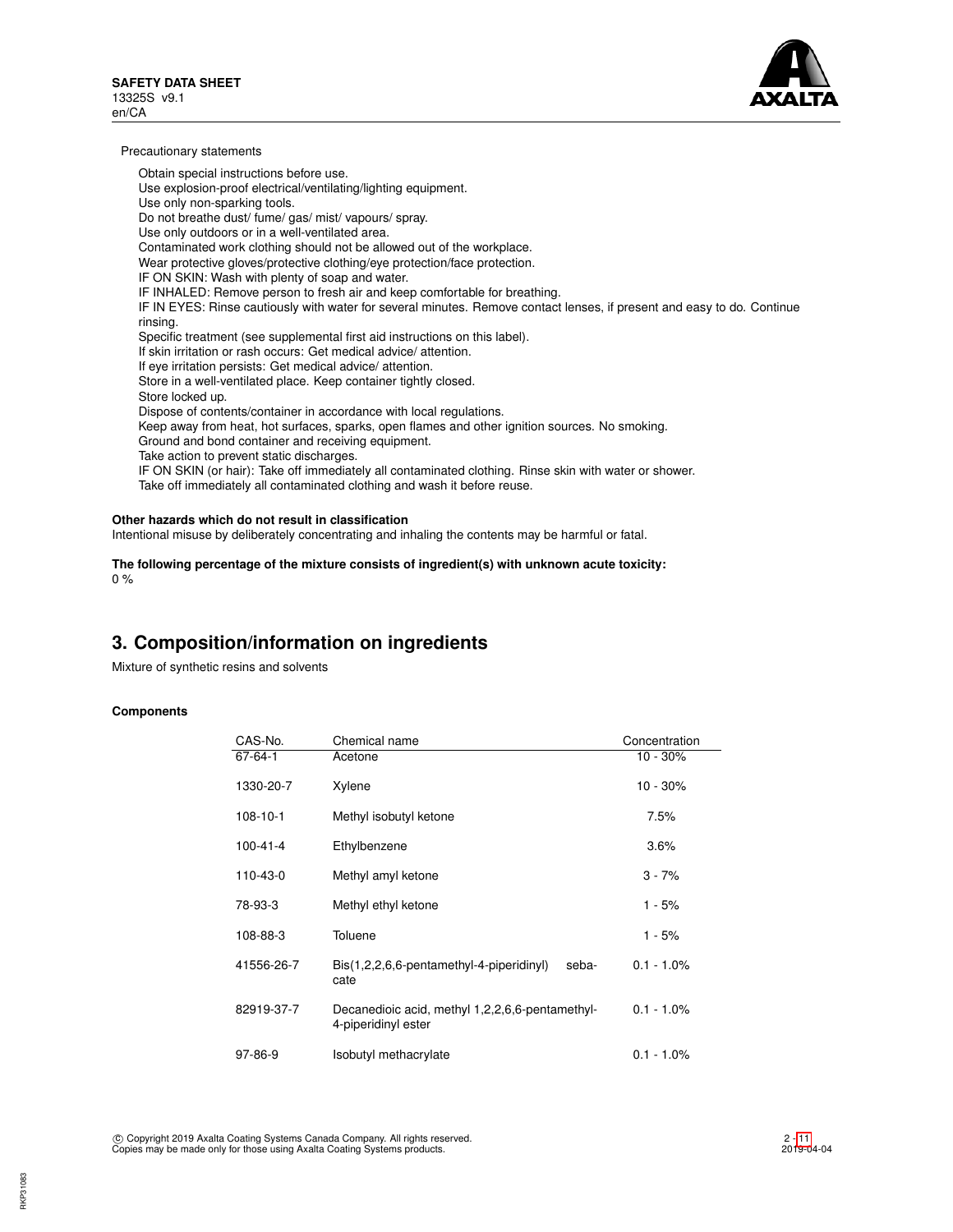

Actual concentration ranges withheld as a trade secret. Non-regulated ingredients 30 - 40%

# **4. First aid measures**

### **Eye contact**

Remove contact lenses. Irrigate copiously with clean, fresh water for at least 15 minutes, holding the eyelids apart. Seek medical advice.

### **Skin contact**

Do NOT use solvents or thinners. Take off all contaminated clothing immediately. Wash skin thoroughly with soap and water or use recognized skin cleanser. If skin irritation persists, call a physician.

### **Inhalation**

Avoid inhalation of vapour or mist. Move to fresh air in case of accidental inhalation of vapours. If breathing is irregular or stopped, administer artificial respiration. If unconscious place in recovery position and seek medical advice. If symptoms persist, call a physician.

### **Ingestion**

If swallowed, seek medical advice immediately and show this safety data sheet (SDS) or product label. Do NOT induce vomiting. Keep at rest.

### **Most Important Symptoms/effects, acute and delayed**

### **Inhalation**

May cause nose and throat irritation. May cause nervous system depression characterized by the following progressive steps: headache, dizziness, nausea, staggering gait, confusion, unconsciousness. Reports have associated repeated and prolonged overexposure to solvents with permanent brain and nervous system damage. If this product mixed with an isocyanate activator/hardener (see SDS for the activator), the following health effects may apply: Exposure to isocyanates may cause respiratory sensitization. This effect may be permanent. Symptoms include an asthma-like reaction with shortness of breath, wheezing, cough or permanent lung sensitization. This effect may be delayed for several hours after exposure. Repeated overexposure to isocyanates may cause a decrease in lung function, which may be permanent. Individuals with lung or breathing problems or prior reactions to isocyanates must not be exposed to vapors or spray mist of this product.

### **Ingestion**

May result in gastrointestinal distress.

### **Skin or eye contact**

May cause irritation or burning of the eyes. Repeated or prolonged liquid contact may cause skin irritation with discomfort and dermatitis. If this product is mixed with an isocyanate, skin contact may cause sensitization.

### **Indication of Immediate medical attention and special treatment needed if necessary**

No data available on the product. See section 3 and 11 for hazardous ingredients found in the product.

# **5. Firefighting measures**

### **Suitable extinguishing media**

Universal aqueous film-forming foam, Carbon dioxide (CO2), Dry chemical

### **Extinguishing media which shall not be used for safety reasons**

High volume water jet

### **Hazardous combustion products**

CO, CO2, smoke, and oxides of any heavy metals that are reported in "Composition, Information on Ingredients" section.

### **Fire and Explosion Hazards**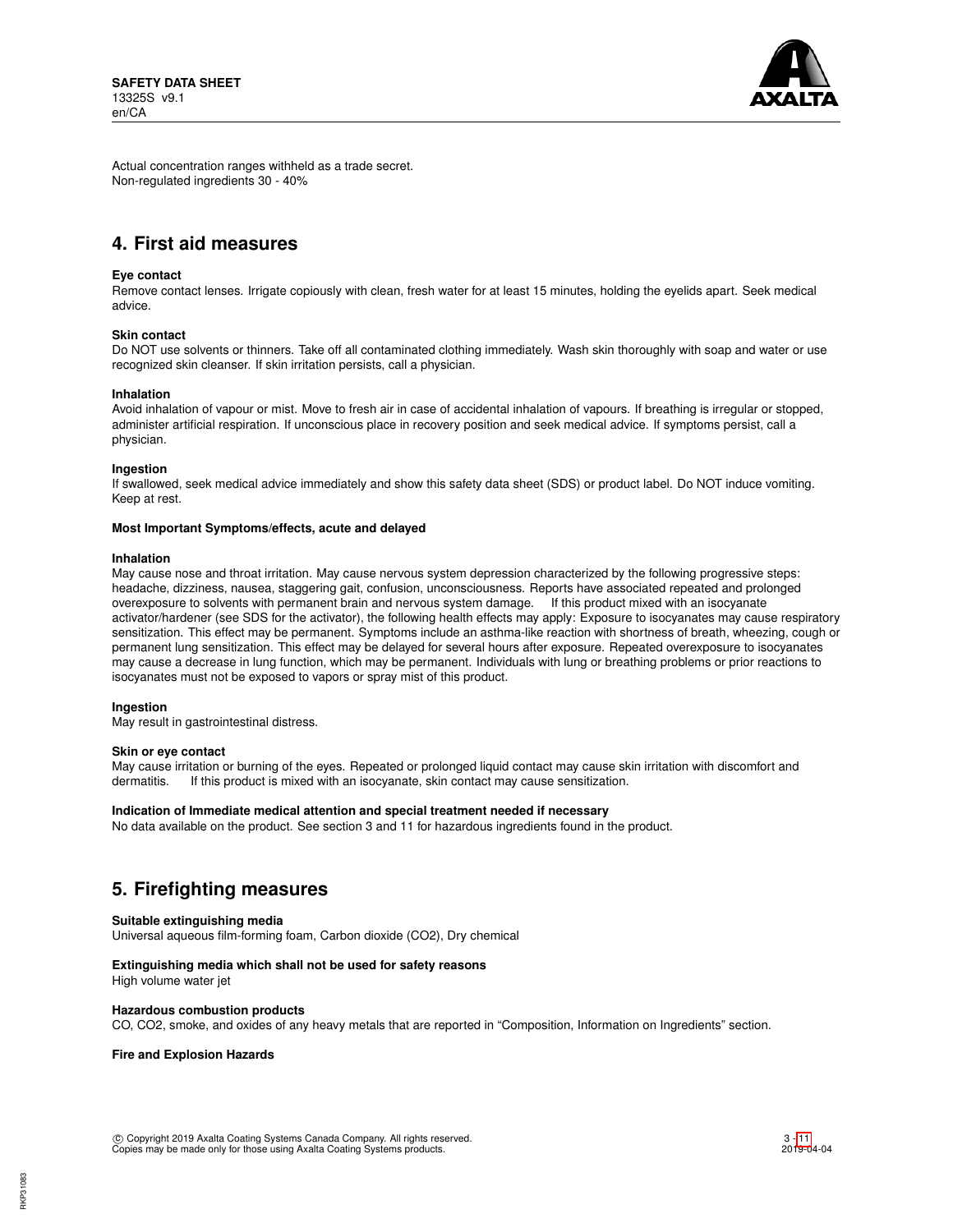

Flammable liquid. Vapor/air mixture will burn when an ignition source is present.

### **Special Protective Equipment and Fire Fighting Procedures**

Full protective flameproof clothing should be worn as appropriate. Wear self-contained breathing apparatus for firefighting if necessary. In the event of fire, cool tanks with water spray. Do not allow run-off from fire fighting to enter public sewer systems or public waterways.

## **6. Accidental release measures**

### **Procedures for cleaning up spills or leaks**

Ventilate area. Remove sources of ignition. Prevent skin and eye contact and breathing of vapor. If the material contains, or is mixed with an isocyanate activator/hardener: Wear a positive-pressure, supplied-air respirator (NIOSH approved TC-19C), eye protection, gloves and protective clothing. Pour liquid decontamination solution over the spill and allow to sit at least 10 minutes. Typical decontamination solutions for isocyanate containing materials are: 20% Surfactant (Tergitol TMN 10) and 80% Water OR 0 -10% Ammonia, 2-5% Detergent and Water (balance) Pressure can be generated. Do not seal waste containers for 48 hours to allow C02 to vent. After 48 hours, material may be sealed and disposed of properly. If material does not contain or is not mixed with an isocyanate activator/hardener: Wear a properly fitted air-purifying respirator with organic vapor cartridges (NIOSH approved TC-23C), eye protection, gloves and protective clothing. Confine, remove with inert absorbent, and dispose of properly.

### **Environmental precautions**

Do not let product enter drains. Notify the respective authorities in accordance with local law in the case of contamination of rivers, lakes or waste water systems.

## **7. Handling and storage**

### **Precautions for safe handling**

Observe label precautions. Keep away from heat, sparks, flame, static discharge and other sources of ignition. VAPORS MAY IGNITE EXPLOSIVELY. Vapors may spread long distances. Prevent buildup of vapors. Extinguish all pilot lights and turn off heaters, non-explosion proof electrical equipment and other sources of ignition during and after use and until all vapors are gone. Close container after each use. Ground containers when pouring. Wash thoroughly after handling and before eating or smoking. Do not store above 49  $\degree$ C (120  $\degree$ F). If material is a coating: do not sand, flame cut, braze or weld dry coating without a NIOSH approved air purifying respirator with particulate filters or appropriate ventilation , and gloves. Combustible dust clouds may be created where operations produce fine material (dust). Avoid formation of significant deposits of material as they may become airborne and form combustible dust clouds. Build up of fine material should be cleaned using gentle sweeping or vacuuming in accordance with best practices. Cleaning methods (e.g. compressed air) which can generate potentially combustible dust clouds should not be used.

### **Advice on protection against fire and explosion**

Solvent vapours are heavier than air and may spread along floors. Vapors may form explosive mixtures with air and will burn when an ignition source is present. Always keep in containers of same material as the original one. Never use pressure to empty container: container is not a pressure vessel. The accumulation of contaminated rags may result in spontaneous combustion. Good housekeeping standards and regular safe removal of waste materials will minimize the risks of spontaneous combustion and other fire hazards.

### **Storage**

RKP31083

### **Requirements for storage areas and containers**

Observe label precautions. Store in a dry, well ventilated place away from sources of heat, ignition and direct sunlight. No smoking. Prevent unauthorized access. Containers which are opened must be carefully resealed and kept upright to prevent leakage.

#### **Advice on common storage**

Store separately from oxidizing agents and strongly alkaline and strongly acidic materials.

# **8. Exposure controls/personal protection**

**Engineering controls and work practices**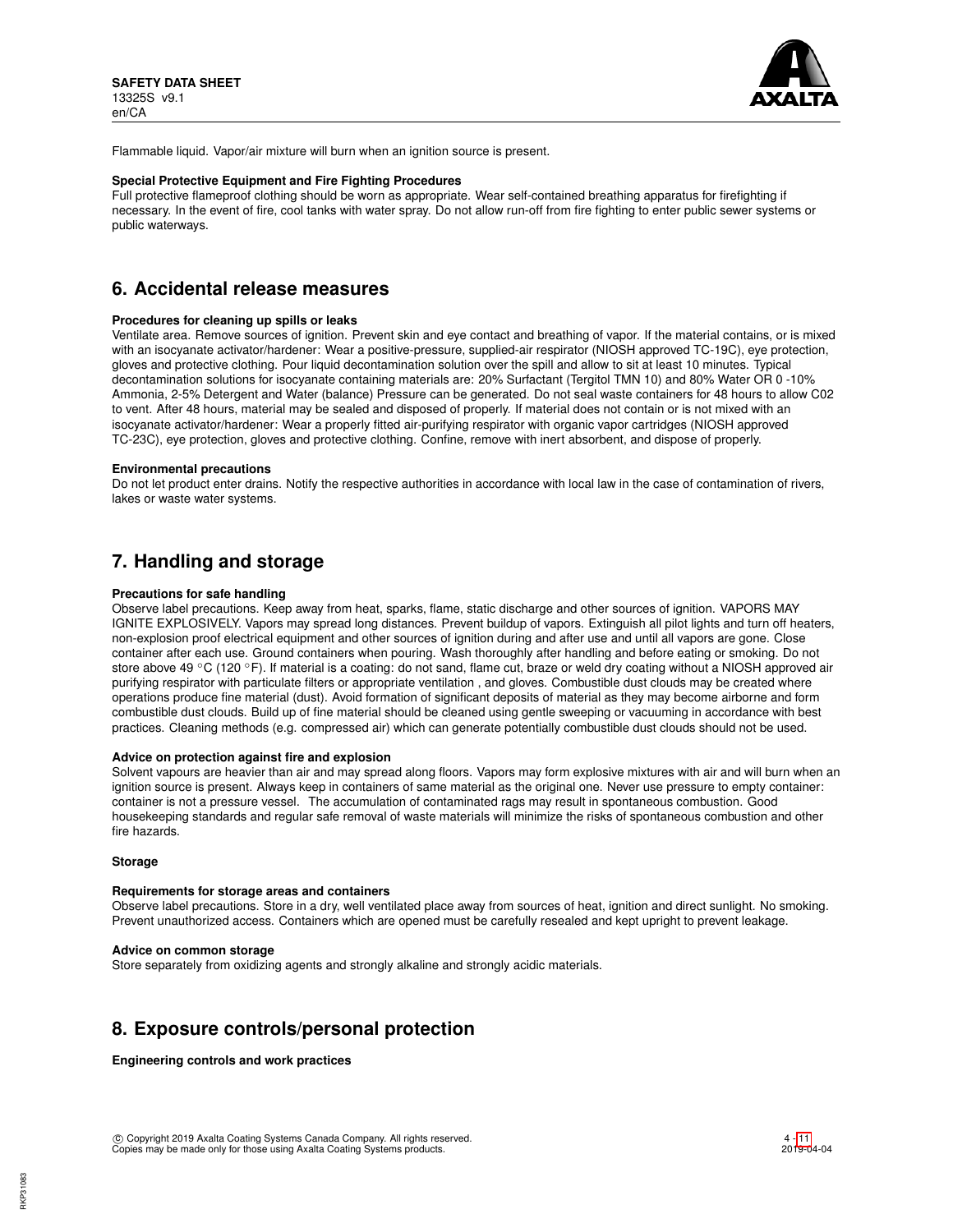

Provide adequate ventilation.This should be achieved by a good general extraction and -if practically feasible- by the use of a local exhaust ventilation.If these are not sufficient to maintain concentrations of particulates and solvent vapour below the OEL, suitable respiratory protection must be worn.

### **National occupational exposure limits**

| CAS-No.              | Chemical name                                                           | Source Time                                                                                   | Type                                                  | Value                                                                                           | Note |
|----------------------|-------------------------------------------------------------------------|-----------------------------------------------------------------------------------------------|-------------------------------------------------------|-------------------------------------------------------------------------------------------------|------|
| 67-64-1              | Acetone                                                                 | ACGIH 15 min                                                                                  | <b>STEL</b>                                           | 750 ppm                                                                                         |      |
|                      |                                                                         | ACGIH 8 hr                                                                                    | TWA                                                   | 500 ppm                                                                                         |      |
|                      |                                                                         | OSHA 8 hr                                                                                     | TWA                                                   | 1,000 ppm                                                                                       |      |
| 1330-20-7            | Xylene                                                                  | ACGIH 15 min                                                                                  | <b>STEL</b>                                           | $150$ ppm                                                                                       |      |
|                      |                                                                         | ACGIH 8 hr                                                                                    | TWA                                                   | $100$ ppm                                                                                       |      |
|                      |                                                                         | OSHA 8 hr                                                                                     | TWA                                                   | $100$ ppm                                                                                       |      |
| $108 - 10 - 1$       |                                                                         | ACGIH 15 min                                                                                  | <b>STEL</b>                                           |                                                                                                 |      |
|                      |                                                                         |                                                                                               |                                                       |                                                                                                 |      |
|                      |                                                                         |                                                                                               |                                                       |                                                                                                 |      |
|                      |                                                                         |                                                                                               |                                                       |                                                                                                 |      |
| $100 - 41 - 4$       |                                                                         | ACGIH 8 hr                                                                                    | TWA                                                   |                                                                                                 |      |
|                      |                                                                         | OSHA 8 hr                                                                                     | TWA                                                   | $100$ ppm                                                                                       |      |
|                      |                                                                         |                                                                                               |                                                       |                                                                                                 |      |
|                      |                                                                         |                                                                                               |                                                       |                                                                                                 |      |
|                      |                                                                         |                                                                                               |                                                       |                                                                                                 |      |
| 78-93-3              | Methyl ethyl ketone                                                     | ACGIH 8 hr                                                                                    | TWA                                                   | 200 ppm                                                                                         |      |
|                      |                                                                         | OSHA 8 hr                                                                                     | TWA                                                   | 200 ppm                                                                                         |      |
|                      |                                                                         |                                                                                               |                                                       |                                                                                                 |      |
|                      |                                                                         |                                                                                               |                                                       |                                                                                                 |      |
|                      |                                                                         |                                                                                               |                                                       |                                                                                                 |      |
| 110-43-0<br>108-88-3 | Methyl isobutyl ketone<br>Ethylbenzene<br>Methyl amyl ketone<br>Toluene | ACGIH 8 hr<br>OSHA 8 hr<br>ACGIH 8 hr<br>OSHA 8 hr<br><b>OSHA</b><br>OSHA 10 min<br>OSHA 8 hr | TWA<br>TWA<br><b>TWA</b><br>TWA<br>CEIL<br>TWA<br>TWA | 75 ppm<br>20 ppm<br>$100$ ppm<br>20 ppm<br>50 ppm<br>$100$ ppm<br>300 ppm<br>500 ppm<br>200 ppm |      |

## **Glossary**

CEIL Ceiling exposure limit

STEL Short term exposure limit<br>TWA Time weighted average

Time weighted average

TWAE Time-Weighted Average

### **Protective equipment**

Personal protective equipment should be worn to prevent contact with eyes, skin or clothing.

### **Respiratory protection**

Do not breathe vapors or mists. When this product is used with an isocyanate activator/hardener, wear a positive-pressure, supplied-air respirator (NIOSH approved TC-19C) while mixing activator/hardener with paint, during application and until all vapors and spray mist are exhausted. If product is used without isocyanate activator/hardener, a properly fitted air-purifying respirator with organic vapor cartridges (NIOSH TC-23C) and particulate filter (NIOSH TC-84A) may be used. Follow respirator manufacturer's directions for respirator use. Do not permit anyone without protection in the painting area. Refer to the hardener/activator label instructions and SDS for further information. Individuals with history of lung or breathing problems or prior reaction to isocyanates should not use or be exposed to this product if mixed with isocyanate activators/hardeners.

### **Eye protection**

Desirable in all industrial situations. Goggles are preferred to prevent eye irritation. If safety glasses are substituted, include splash guard or side shields.

### **Skin and body protection**

Neoprene gloves and coveralls are recommended.

### **Hygiene measures**

Wash skin thoroughly with soap and water or use recognized skin cleanser. Do NOT use solvents or thinners.

### **Environmental exposure controls**

 c Copyright 2019 Axalta Coating Systems Canada Company. All rights reserved. Copies may be made only for those using Axalta Coating Systems products.

RKP31083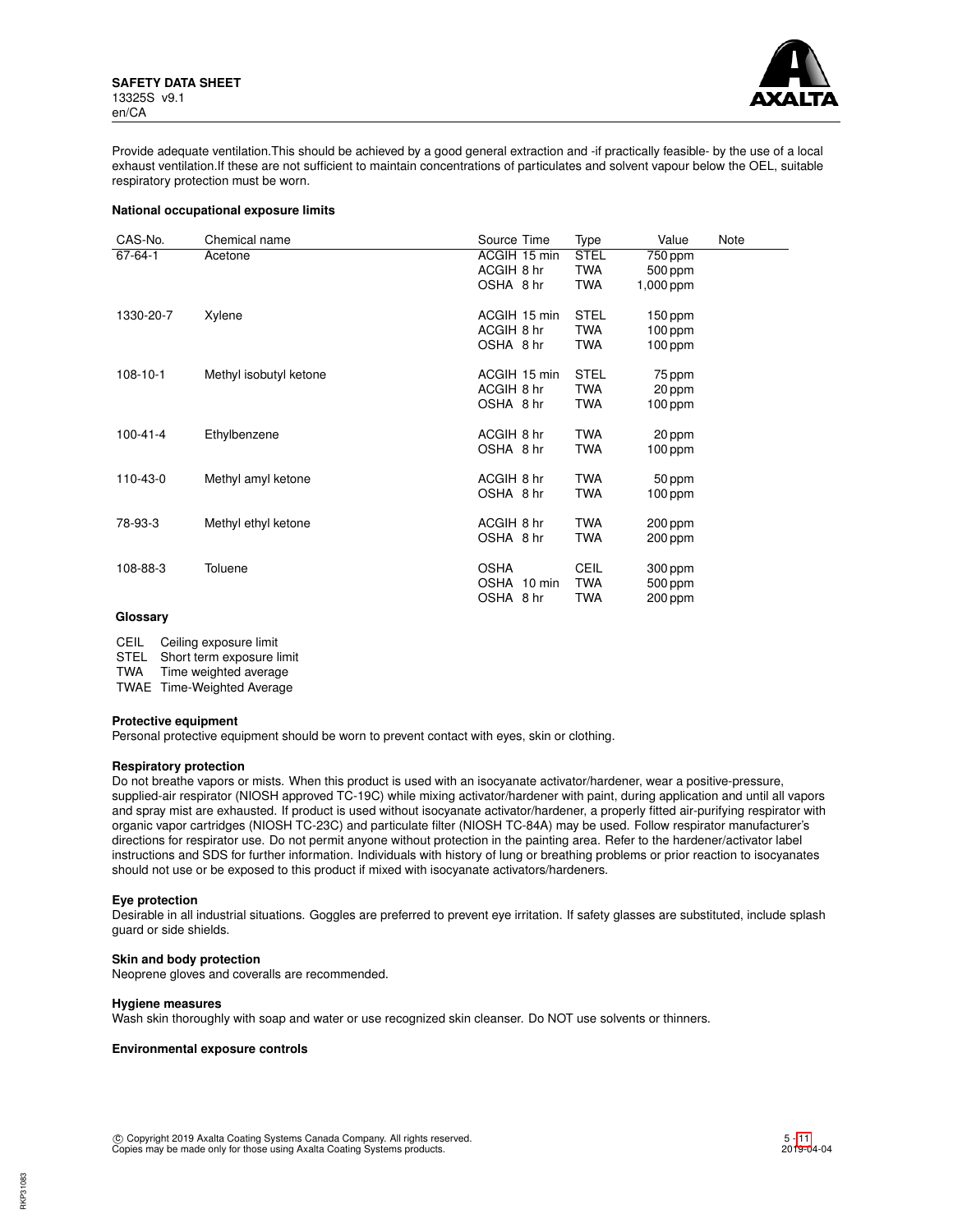Do not let product enter drains.



# **9. Physical and chemical properties**

### **Appearance**

**Form:** liquid **Colour:** clear

| Flash point                                     | $-11^{\circ}$ C             |               |
|-------------------------------------------------|-----------------------------|---------------|
| Lower Explosive Limit                           | 1 %                         |               |
| Upper Explosive Limit                           | 12.8%                       |               |
| Evaporation rate                                | Slower than Ether           |               |
| Vapor pressure of principal solvent             | 74.1 hPa                    |               |
| Solubility of Solvent In Water                  | appreciable                 |               |
| Vapor density of principal solvent (Air $= 1$ ) | 2                           |               |
| Approx. Boiling Range                           | 56 °C                       |               |
| Approx. Freezing Range                          | -95 – -36 $^{\circ}{\rm C}$ |               |
| Gallon Weight (lbs/gal)                         | 7.55                        |               |
| <b>Specific Gravity</b>                         | 0.90                        |               |
| Percent Volatile By Volume                      | 71.91%                      |               |
| Percent Volatile By Weight                      | 64.99%                      |               |
| Percent Solids By Volume                        | 28.09%                      |               |
| Percent Solids By Weight                        | 35.01%                      |               |
| pH (waterborne systems only)                    | No data available.          |               |
| Partition coefficient: n-octanol/water          | No data available           |               |
| Ignition temperature                            | $393\,^{\circ}\mathrm{C}$   | DIN 51794     |
| Decomposition temperature                       | Not applicable.             |               |
| Viscosity (23 $^{\circ}$ C)                     | Not applicable.             | ISO 2431-1993 |
|                                                 |                             |               |

# **10. Stability and reactivity**

## **Stability**

Stable

### **Conditions to avoid**

Stable under recommended storage and handling conditions (see section 7).

### **Materials to avoid**

None reasonably foreseeable.

### **Hazardous decomposition products**

When exposed to high temperatures may produce hazardous decomposition products such as carbon monoxide and dioxide, smoke, oxides of nitrogen.

### **Hazardous Polymerization**

Will not occur.

### **Sensitivity to Static Discharge**

Solvent vapors in air may explode if static grounding and bonding is not used during transfer of this product.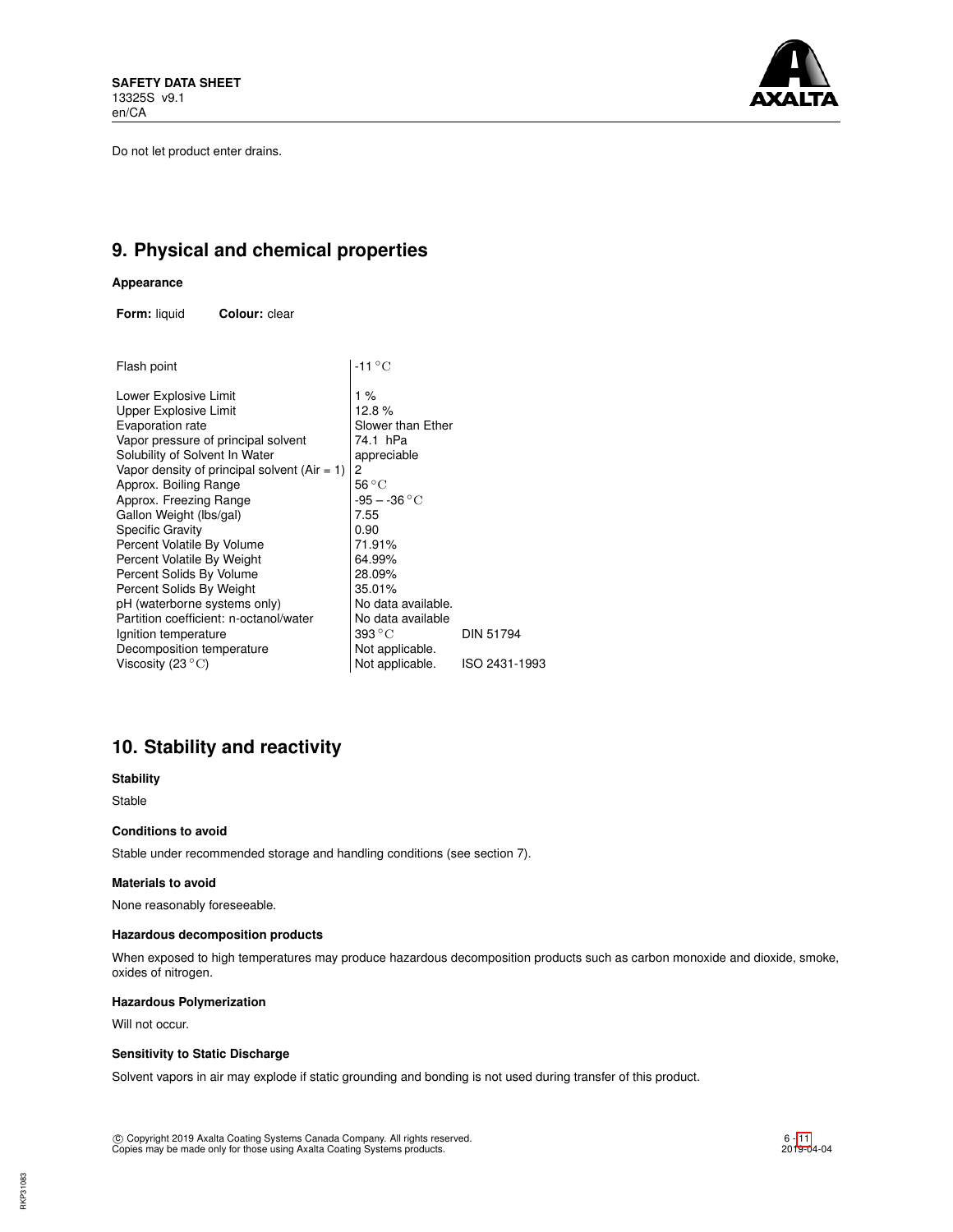

### **Sensitivity to Mechanical Impact**

None known.

# **11. Toxicological information**

### **Information on likely routes of exposure**

### **Inhalation**

May cause nose and throat irritation. May cause nervous system depression characterized by the following progressive steps: headache, dizziness, nausea, staggering gait, confusion, unconsciousness. Reports have associated repeated and prolonged overexposure to solvents with permanent brain and nervous system damage. If this product mixed with an isocyanate activator/hardener (see SDS for the activator), the following health effects may apply: Exposure to isocyanates may cause respiratory sensitization. This effect may be permanent. Symptoms include an asthma-like reaction with shortness of breath, wheezing, cough or permanent lung sensitization. This effect may be delayed for several hours after exposure. Repeated overexposure to isocyanates may cause a decrease in lung function, which may be permanent. Individuals with lung or breathing problems or prior reactions to isocyanates must not be exposed to vapors or spray mist of this product.

### **Ingestion**

May result in gastrointestinal distress.

### **Skin or eye contact**

May cause irritation or burning of the eyes. Repeated or prolonged liquid contact may cause skin irritation with discomfort and dermatitis.

### **Delayed and immediate effects and also chronic effects from short and long term exposure:**

#### **Acute oral toxicity** not hazardous

**Acute dermal toxicity** not hazardous

### **Acute inhalation toxicity**

Not classified according to GHS criteria

% of unknown composition: 0 %

### **Skin corrosion/irritation**

| Acetone                | Category 3 |
|------------------------|------------|
| Xylene                 | Category 2 |
| Methyl isobutyl ketone | Category 3 |
| Ethylbenzene           | Category 2 |
| Methyl ethyl ketone    | Category 3 |
| Toluene                | Category 2 |
| Isobutyl methacrylate  | Category 2 |

### **Serious eye damage/eye irritation**

| Acetone                | Category 2A |
|------------------------|-------------|
| Xylene                 | Category 2A |
| Methyl isobutyl ketone | Category 2A |
| Methyl ethyl ketone    | Category 2A |
| Isobutyl methacrylate  | Category 2A |

### **Respiratory sensitisation**

Not classified according to GHS criteria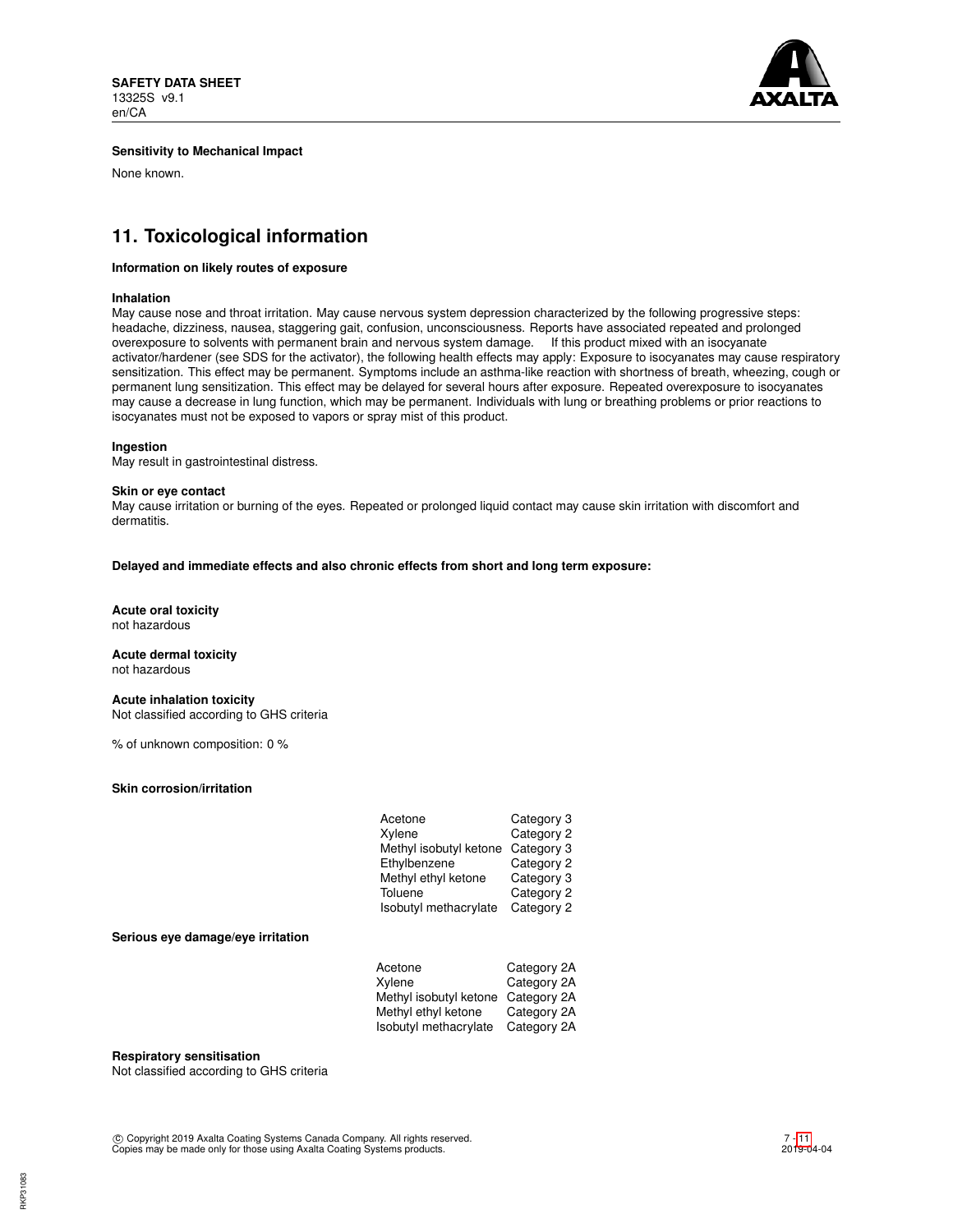

### **Skin sensitisation**

Bis(1,2,2,6,6-pentamethyl-4-piperidinyl) sebacate Category 1A<br>Decanedioic acid, methyl 1,2,2,6,6-pentamethyl-4-piperidinyl ester Category 1 Decanedioic acid, methyl 1,2,2,6,6-pentamethyl-4-piperidinyl ester Isobutyl methacrylate **Category 1** 

**Germ cell mutagenicity**

Not classified according to GHS criteria

**Carcinogenicity**

Ethylbenzene Category 2

**Toxicity for reproduction**

Toluene Category 2

**Target Organ Systemic Toxicant - Single exposure**

• **Inhalation**

**Narcotic effects** Methyl amyl ketone

**Target Organ Systemic Toxicant - Repeated exposure** No data available.

**Aspiration toxicity** Not classified according to GHS criteria

# **Numerical measures of toxicity (acute toxicity estimation (ATE),etc. )**

No information available.

### **Symptoms related to the physical, chemical and toxicological characteristics**

Exposure to component solvents vapours concentration in excess of the stated occupational exposure limit may result in adverse health effect such as mucous membrane and respiratory system irritation and adverse effect on kidney, liver and central nervous system. Symptoms and signs include headache, dizziness, fatigue, muscular weakness, drowsiness and in extreme cases, loss of consciousness. Through skin resorbtion, solvents can cause some of the effects described here. Repeated or prolonged contact with the preparation may cause removal of natural fat from the skin resulting in non-allergic contact dermatitis and absorption through the skin. The liquid splashed in the eyes may cause irritation and reversible damage.

# **12. Ecological information**

There are no data available on the product itself. The product should not be allowed to enter drains or watercourses.

# **13. Disposal considerations**

### **Provincial Waste Classification**

Check appropriate provincial and local waste disposal regulations for proper classifications.

### **Waste Disposal Method**

Do not allow material to contaminate ground water systems. Incinerate or otherwise dispose of waste material in accordance with Federal, State, Provincial, and local requirements. Do not incinerate in closed containers.

# **14. Transport information**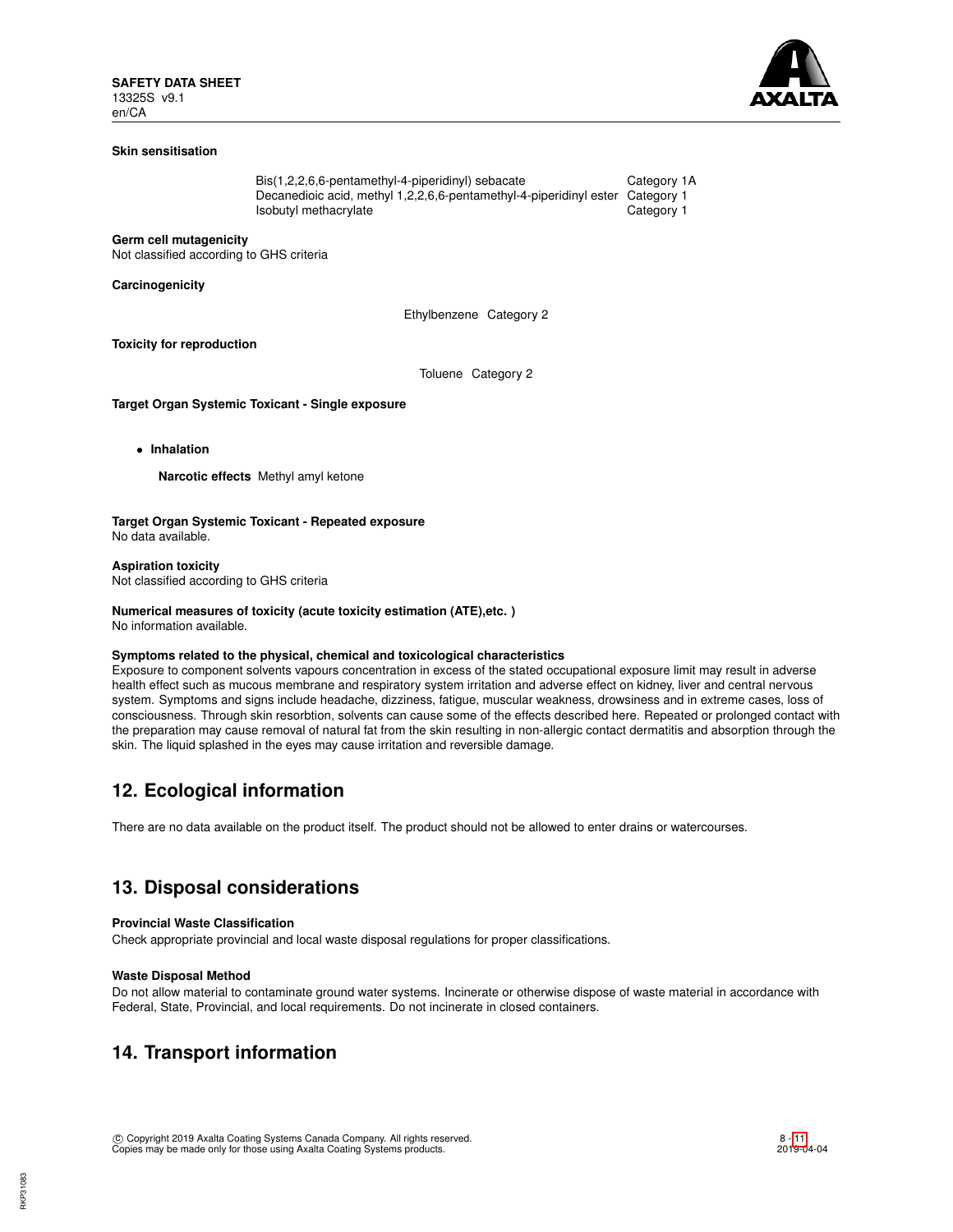

### **International transport regulations**

| <b>IMDG (Sea transport)</b><br>UN number:<br>Proper shipping name:               | 1263<br>PAINT                   |
|----------------------------------------------------------------------------------|---------------------------------|
| Hazard Class:<br>Subsidiary Hazard Class:<br>Packing group:<br>Marine Pollutant: | 3<br>Not applicable.<br>н<br>no |
| ICAO/IATA (Air transport)<br>UN number:<br>Proper shipping name:                 | 1263<br>PAINT                   |
| Hazard Class:<br>Subsidiary Hazard Class: Not applicable.<br>Packing group:      | 3<br>Ш                          |
| TDG<br>UN number:<br>Proper shipping name:                                       | 1263<br>PAINT                   |
| Hazard Class:<br>Subsidiary Hazard Class:<br>Packing group:                      | 3<br>Not applicable.<br>н       |

## **Matters needing attention for transportation**

Confirm that there is no breakage, corrosion, or leakage from the container before shipping. Be sure to prevent damage to cargo by loading so as to avoid falling, dropping, or collapse. Ship in appropriate containers with denotation of the content in accordance with the relevant statutes and rules.

# **15. Regulatory information**

### **TSCA Status**

In compliance with TSCA Inventory requirements for commercial purposes.

### **DSL Status**

All components of the mixture are listed on the DSL.

### **Photochemical Reactivity**

Photochemically reactive

## **Regulatory information**

 $\overline{a}$ 

|                  |                                                                                      |     |           |           | EPCRA-      |     | CERCLA    | CAA        |  |
|------------------|--------------------------------------------------------------------------------------|-----|-----------|-----------|-------------|-----|-----------|------------|--|
|                  | CAS # Ingredient                                                                     | 302 | TPQ       | <b>RQ</b> | 311/312     | 313 | RQ(lbs)   | <b>HAP</b> |  |
|                  | 67-64-1 Acetone                                                                      | N   | <b>NR</b> | <b>NR</b> | A.C.F       | N   | 5.000     | N          |  |
| 1330-20-7 Xylene |                                                                                      | N   | <b>NR</b> | NR.       | A.C.F       | Υ   | 100       | Y          |  |
|                  | 108-10-1 Methyl isobutyl ketone                                                      | N   | <b>NR</b> | <b>NR</b> | A.C.F       | Υ   | 5.000     | Y          |  |
|                  | 100-41-4 Ethylbenzene                                                                | N   | <b>NR</b> | NR.       | A,C,F       | Υ   | 1.000     | Υ          |  |
|                  | 110-43-0 Methyl amyl ketone                                                          | N   | <b>NR</b> | <b>NR</b> | A.C.F       | N   | <b>NR</b> | N          |  |
|                  | 78-93-3 Methyl ethyl ketone                                                          | N   | <b>NR</b> | <b>NR</b> | A.C.F       | N   | 5.000     | N          |  |
| 108-88-3 Toluene |                                                                                      | N   | <b>NR</b> | <b>NR</b> | A,C,F       | Υ   | 1.000     | Y          |  |
|                  | 41556-26-7 Bis(1,2,2,6,6-pentamethyl-<br>4-piperidinyl) sebacate                     | N   | <b>NR</b> | <b>NR</b> | A.F         | N   | <b>NR</b> | N          |  |
|                  | 82919-37-7 Decanedioic acid, methyl<br>1,2,2,6,6-pentamethyl-4-<br>piperidinyl ester | N   | <b>NR</b> | <b>NR</b> | N           | N   | <b>NR</b> | N          |  |
| $97 - 86 - 9$    | Isobutyl methacrylate                                                                | N   | <b>NR</b> | NR.       | A.C.F.N.P.R | N   | ΝR        | N          |  |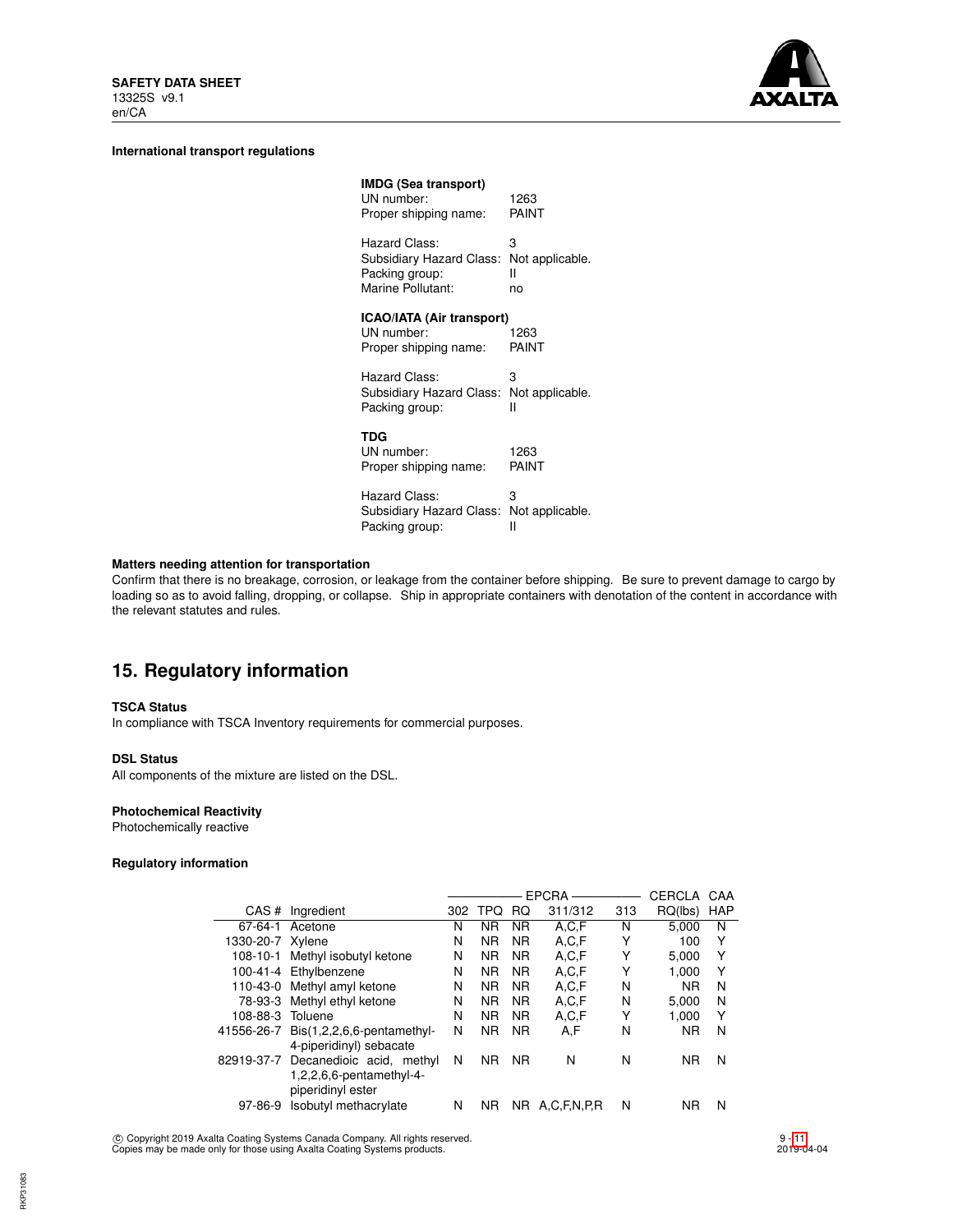

### **Key:**

| <b>EPCRA</b>                                     | Emergency Planning and Community Right-to-know Act (aka Title III, SARA)                                                                                                                                                                       |                  |  |
|--------------------------------------------------|------------------------------------------------------------------------------------------------------------------------------------------------------------------------------------------------------------------------------------------------|------------------|--|
| 302                                              | Extremely hazardous substances                                                                                                                                                                                                                 |                  |  |
|                                                  | $311/312$ Categories $F =$ Fire Hazard<br>$R =$ Reactivity Hazard $C =$ Chronic Hazard<br>$P =$ Pressure Related Hazard                                                                                                                        | A = Acute Hazard |  |
| 313 Information                                  | Section 313 Supplier Notification - The chemicals listed above with<br>a 'Y' in the 313 column are subject to reporting requirements of<br>Section 313 of the Emergency Planning and Community<br>Right-to-Know act of 1986 and of 40 CFR 372. |                  |  |
| CERCLA<br><b>HAP</b><br>TPQ<br>RQ.<br>NA.<br>NR. | Comprehensive Emergency Response, Compensation and Liability Act of 1980.<br>Listed as a Clean Air Act Hazardous Air Pollutant.<br>Threshold Planning Quantity.<br><b>Reportable Quantity</b><br>not available<br>not regulated                |                  |  |

# **16. Other information**

HMIS rating H: 2 F: 3 R: 1

Glossary of Terms:

ACGIH | American Conference of Governmental Industrial Hygienists.

- IARC | International Agency for Research on Cancer.<br>
NTP | National Toxicology Program.
- NTP National Toxicology Program.<br>OEL Cocupational Exposure Limit
- Occupational Exposure Limit
- OSHA | Occupational Safety and Health Administration.<br>STEL | Short term exposure limit
- STEL Short term exposure limit<br>TWA Time-weighted average.
- Time-weighted average.
- PNOR | Particles not otherwise regulated.

PNOC Particles not otherwise classified.

NOTE: The list (above) of glossary terms may be modified.

Notice from Axalta Coating Systems :

The document reflects information provided to Axalta Coating Systems by its suppliers. Information is accurate to the best of our knowledge and is subject to change as new data is received by Axalta Coating Systems. Persons receiving this information should make their own determination as to its suitability for their purposes prior to use.

The information on this Safety Data Sheet relates only to the specific material designated herein and does not relate to use in combination with any other material or in any process.

SDS prepared by: Axalta Coating Systems Regulatory Affairs

Report version

RKP31083

Version Changes 9.1 2, 8, 9, 15

Revision Date: 2019-04-04